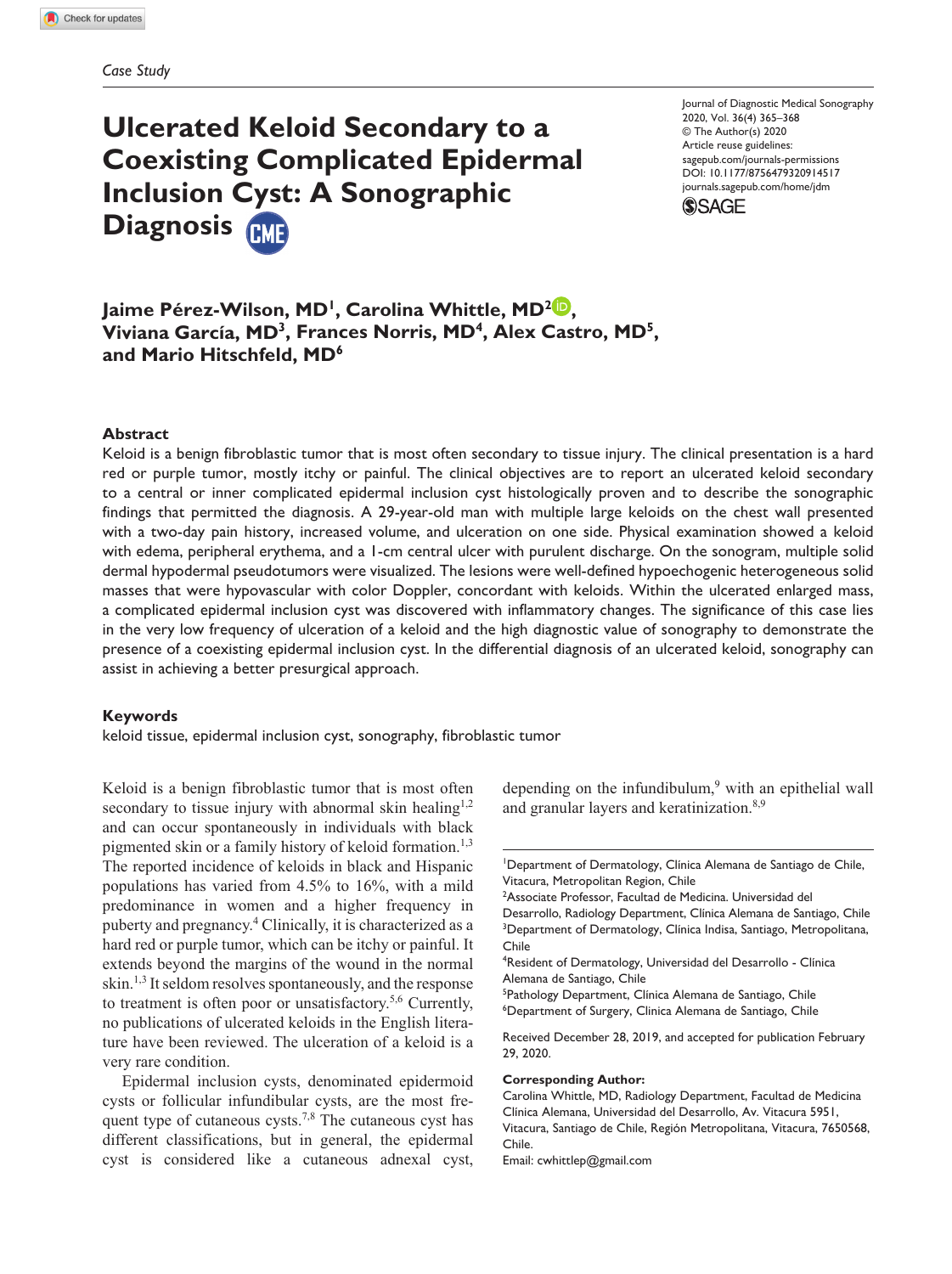

**Figure 1.** Thoracic wall keloid with edema, peripheral erythema, and an ulcer 1 cm in diameter.

High-resolution sonography (HRS) is an excellent imaging technique for examining the skin, soft tissue cysts, and tumors and generally is the first imaging study option for soft tissue masses.7,8

The objectives of this case report are to report an ulcerated keloid, secondary to an inner complicated epidermal inclusion cyst, and to describe the sonographic findings that suggested the diagnosis.

# **Case Report**

A 29-year-old man with multiple large keloids on his chest wall secondary to acne came for consultation. This was due to a two-day history characterized by pain, increased volume, and ulceration in one of the keloids, accompanied by a fever of 38.5°C (101°F). Physical examination showed a keloid with edema, peripheral erythema, and an ulcer 1 cm in diameter with purulent discharge (Figure 1).

A superficial structures sonogram was required by the dermatologist because of the ulceration. On HRS, multiple solid dermal hypodermal pseudotumors were visualized on the thoracic chest wall. The lesions presented on sonography as a regular elevated epidermis, with a well-defined hypoechogenic, heterogeneous, and solid dermal hypodermal mass (Figures 2 and 3). The lesions were hypovascular on color Doppler and concordant with keloids.

On the ulcerated enlarged keloid, a 20-mm cystic lesion was depicted. It was a bilobulated dermal hypodermal cyst (sandwich or shirt bottom shaped), heterogeneous, and partially anechoic, with hypoechogenic content. The contour was slightly irregular, with peripheral hyperemia. A



**Figure 2.** Thoracic wall ultrasonography. Well-defined hypoechogenic, heterogeneous, solid dermal hypodermal mass concordant with a keloid.



**Figure 3.** Two well-defined hypoechogenic, heterogeneous solid dermal keloids.

prominent 5-mm punctum was observed in the middle of the lesion that crossed the dermis to the skin surface (Figure 4).

The subcutaneous tissue surrounding the lesion presented with an increased echogenicity and hyperemia, suggestive of inflammatory changes (Figure 5). The HRS diagnosis of a complicated epidermal inclusion cyst inside the keloid was determined.

The culture of the ulcer showed the presence of multisensitive *Proteus mirabilis*. A 14-day regimen of cefadroxil 500 mg was indicated every 12 hours, and the patient was referred to plastic surgery specialists for complete keloid resection.

A skin surgical resection was made and the biopsy showed an epidermal inclusion cyst that was swollen and fistulized inside the keloid (Figure 6).

# **Discussion**

Keloidal tissue is a benign fibroblastic tumor most often secondary to a tissue injury and generally develops postsurgically beyond the margins of the scar.<sup>1,3</sup> It apparently develops when the injury depth reaches the reticular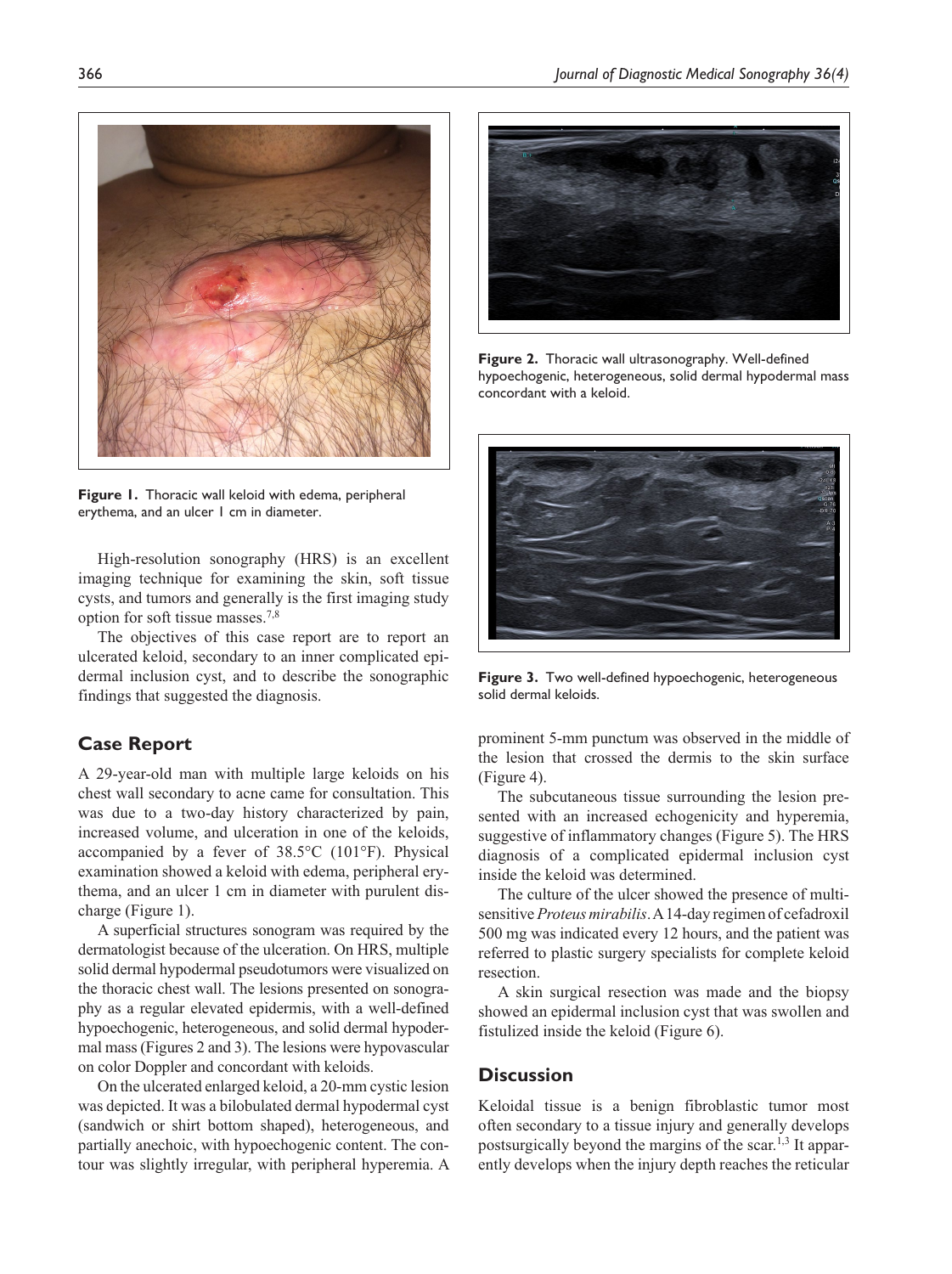

**Figure 4.** Ultrasonography of the ulcerated keloid with a predominant hypodermal cyst (A) in the keloid (white arrows). A prominent fistulized path in the middle of the lesion that crossed the dermis to the skin surface (B).



**Figure 5.** Increased echogenicity and hyperemia of the surrounding tissue suggesting inflammatory changes.

dermis.3 The clinical appearance is as a red or purple bulged dermal tumor, which can be painful or itchy. Also, cosmetic and functional problems can be present.<sup>5</sup> The ulceration of a keloid is rare.

The epidermoid cyst corresponds to a group of cutaneous adnexal cysts that originate in the follicle sebaceous unit.<sup>9</sup> The epidermoid cyst is the most frequent cutaneous cyst,<sup>9</sup> containing keratin and stratified epithelium.<sup>8</sup> The clinical presentation is variable, with slow-growth painless dermal or hypodermal cutaneous cysts with a central punctum (representing the plugged orifice of the pilosebaceous follicle), and typically appears in the head, neck, or anterior trunk.<sup>8,10</sup>

The existence of an epidermoid cyst inside a scar or keloid tissue is very rare, and only a few cases are reported in the literature.<sup>11</sup> Scars are a fibrous tissue with no skin



**Figure 6.** On histology, an infundibular cyst was confirmed.

appendages. This case of an epidermoid cyst probably had a posttraumatic origin.<sup>11</sup>

The sonographic diagnosis of an epidermoid cyst included the presence of a cutaneous cyst located in the dermal, hypodermis, dermal, or hypodermal layers. The use of HRS helps the clinicians to study the cyst wall, internal content, and surrounding tissue.<sup>12</sup> Often it can appear as a heterogeneous cyst that had an anechoic peripheral rim, hypoechogenic content, and posterior enhancement. Some echogenic foci can also be present.<sup>8,12</sup> It can be complicated with rupture or infection. Ruptured epidermal cysts have been reported in 21.3% to 38.0% of cases.12 The presence of punctum is a characteristic finding.8

In this case, the HRS revealed a complicated epidermal inclusion cyst on the ulcerated enlarged keloid, with important inflammatory changes. The radiologist observed a dermal hypodermal cyst, avascular in Doppler color, inside the lesion. A prominent punctum that crossed the dermis to the skin surface was also depicted.

An ulcerated keloid is a very unusual condition. In the differential diagnosis, dermatofibrosarcoma protuberans, squamous cell carcinoma, and basal cell carcinoma are mentioned, especially in cases that do not respond to treatment.<sup>13–16</sup>

# **Conclusion**

The interest of this case lies in the very low frequency of ulceration of a keloid and a high diagnostic value of sonography to demonstrate the presence of a coexisting epidermal inclusion cyst. In the differential diagnosis of an ulcerated keloid, sonography can help us to achieve a better presurgical approach.

# **Declaration of Conflicting Interests**

The authors declared no potential conflicts of interest with respect to the research, authorship, and/or publication of this article.